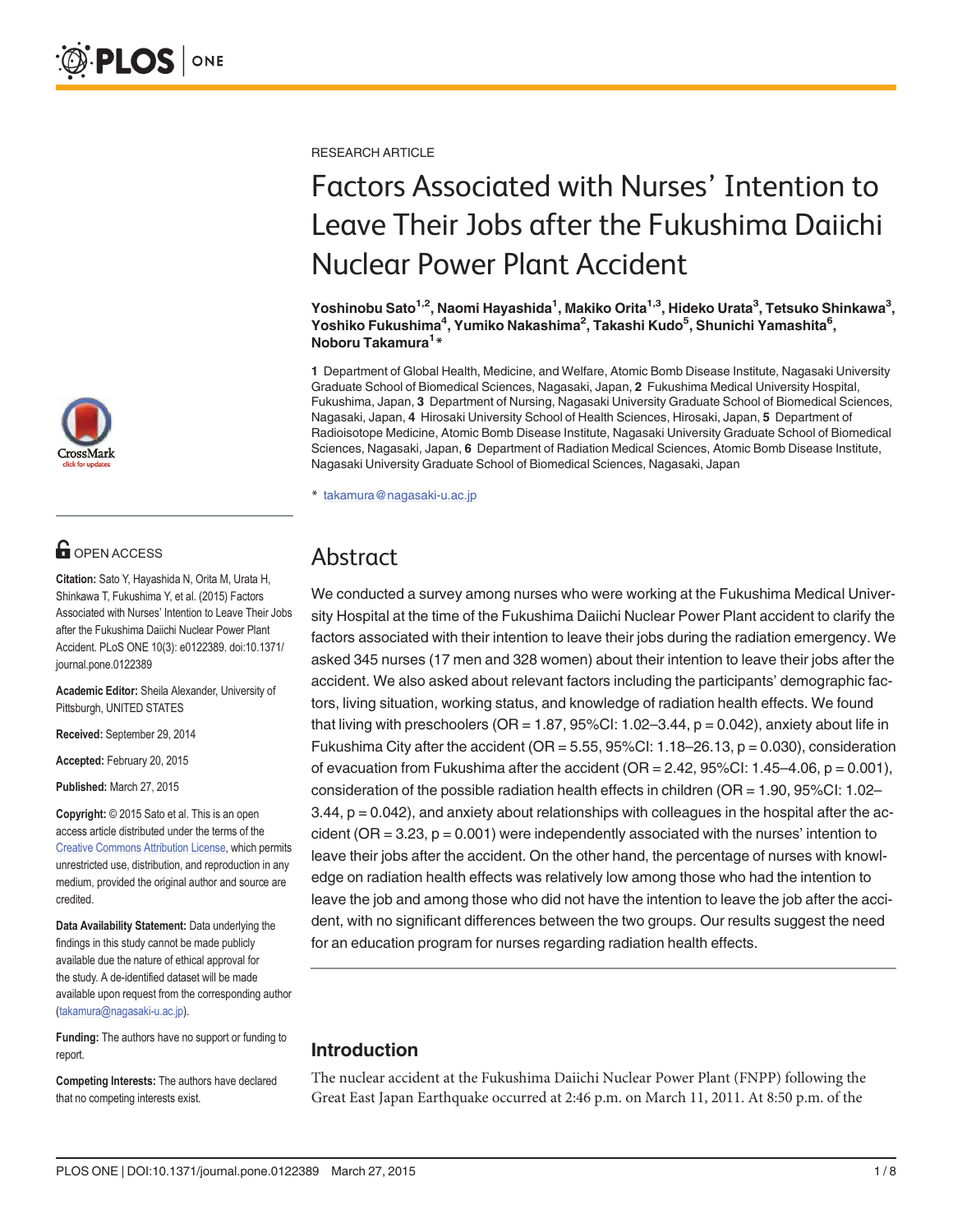<span id="page-1-0"></span>same day, the governor of Fukushima Prefecture issued instructions for the evacuation of settlements within 2 km of the FNPP. At 9:23 p.m., the prime minister, in his capacity as directorgeneral of the Nuclear Emergency Response Headquarters, ordered the evacuation of individuals within 3 km of the FNPP. He also ordered all individuals within 10 km to remain sheltered indoors. At 6:25 p.m. of the same day, the evacuation radius was expanded to 20 km. On March 15, 2011, instructions were issued for all people living between 20 km and 30 km from the FNPP to find shelter indoors  $[1-3]$  $[1-3]$  $[1-3]$ . As a result, almost 110,000 evacuated their hometowns. Many residents voluntarily evacuated outside of Fukushima Prefecture due to fear of radiation exposure. As of August 2014, 47,149 residents of Fukushima Prefecture remain evacuees in other prefectures [\[4\]](#page-6-0).

After the hydrogen explosion at Units 1, 3, and 4 and the opening of the vents at Units 1, 2, and 3 of the FNPP, the ambient dose rate in Fukushima City reached 24.18 μSv/hr on March 15, 2011, four days after the earthquake [[5](#page-6-0),[6](#page-6-0)]. The director-general of the Nuclear Emergency Response Headquarters ordered the evacuation of individuals around the FNPP. On March 16, 2011, the Japanese and prefectural government began to monitor select foodstuffs (e.g., milk, vegetables, grains, meat, fish). Foods containing radioactive material that exceeded the provisional regulation values (500 Bq/kg or 500 Bq/L) were prohibited from distribution on March 22, 2011 and were prohibited from consumption on March 23, 2011. These actions were taken to minimize the external and internal radiation exposure of the general population in Fukushima [[1](#page-6-0)–[3](#page-6-0)].

Fukushima Medical University Hospital (FMUH), located 60 km from the FNPP, was designated as a secondary radiation emergency medical care facility in Japan at the time of the accident. Although many medical staff including nurses worked intensively at FMUH during the radiation emergency, some nurses might have the intention to leave the job (ITL). However, there have been no studies on the percentage of nurses with ITL after the accident and the factors associated with nurses' ITL.

Recently, Ohno et al. conducted a survey to establish an efficient training program on radiation safety for nurses. They found that nurses did not have enough knowledge of radiological treatment and did not know the impact of radiation on pregnant women [\[7](#page-6-0)]. They concluded that education programs in undergraduate school and at the workplace should be coordinated efficiently to ensure that both nurses and patients are informed about the meaning of radiation safety.

It is important to identify the factors associated with nurses' ITL during radiation emergencies in order to prepare education programs for nurses working at radiation emergency medical care facilities and related public health centers. In this study, we conducted a survey among nurses who were working at FMUH at the time of the accident to clarify the factors associated with their ITL during the radiation emergency.

#### Materials and Methods

#### Study Participants

The study was conducted in June 2013 at FMUH, a tertiary medical facility of Fukushima Prefecture that was designated as a secondary radiation emergency medical care facility at the time of the FNPP accident. We initially distributed questionnaires to 537 nurses who were working at FMUH during the accident and were still working at the time of the study. We obtained responses from 479 nurses (89.2%). After excluding 68 nurses with insufficient responses and 66 nurses who answered that they had ITL before the accident, only 345 nurses (17 men and 328 women) were included in the analysis. The study was approved by the ethics committees of Nagasaki University Graduate School of Biomedical Sciences and FMUH.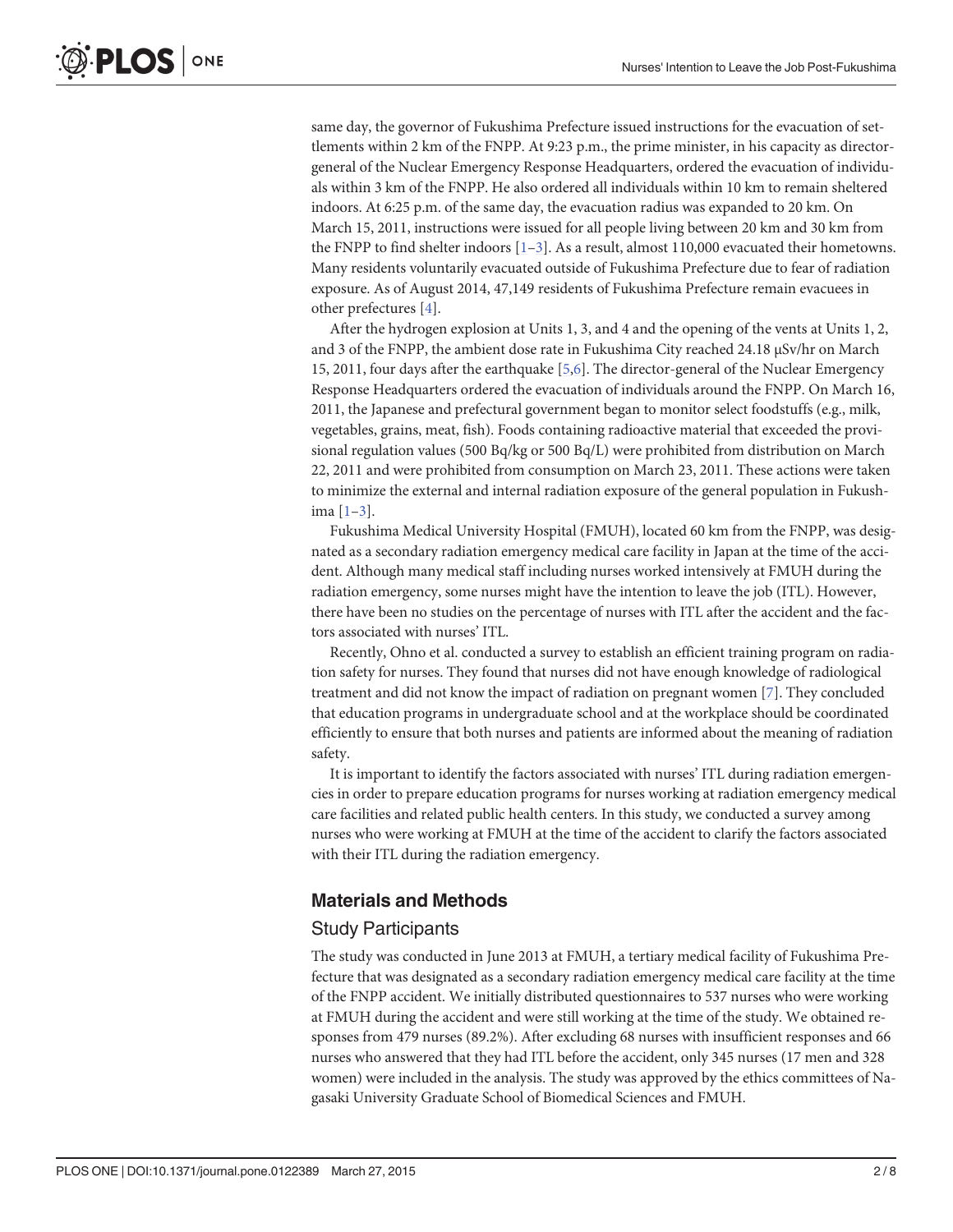## <span id="page-2-0"></span>**Questionnaire**

The questionnaire for this study was developed based on our previous study  $[8]$  $[8]$ , the Mental Health and Lifestyle Survey within the framework of the Fukushima Health Survey  $[9]$  $[9]$  $[9]$ , and a Q&A that we published for residents of Fukushima Prefecture after the accident [\[10\]](#page-6-0).

In the questionnaire, we asked about the nurses' ITL within two months after the accident, within two months to one year after the accident, within one to two years after the accident, and at the time of the study. We also asked about the nurses' demographic factors including sex, age at the time of the accident, tenure as a nurse, tenure as a nurse at FMUH, employment rank, marital status, pregnant status, experience working in the radiological examination and/ or therapy section before the accident, and experience in nursing patients with radiation therapy.

We asked the questions about the nurses' living situation, possible radiation health effects on the respondents, the children, and the residents of Fukushima, working status and their knowledge of radiation health effects. Refer to Table  $1, 2$  $1, 2$  and  $3$  for the list of questions.

#### Statistical Analysis

We defined ITL (+) as "nurses who intended to leave the job at any period after the accident" and ITL (-) as "nurses who did not intend to leave the job at any period after the accident." We identified the factors associated with ITL after the accident using the Mann-Whitney U test and chi-square test. We used logistic regression analysis and calculated odds ratios (OR) to identify the factors independently associated with ITL after the accident. P values less than 0.05 were considered significant.

#### **Results**

Among the study participants, 154 (44.6%) had ITL after the accident (ITL  $[+]$ ), and 191 (55.4%) did not have ITL at any time after the accident (ITL [–]). Among the 154 ITL (+), 89 (57.8%) had ITL within two months after the accident, 72 (46.8%) had ITL within two months

#### Table 1. Nurses' living situation by ITL after the FNPP accident.

| Questions                                                                                             | ITL $(+)$<br>$(n = 154)$ | ITL $(-)$<br>$(n = 191)$ | p         |
|-------------------------------------------------------------------------------------------------------|--------------------------|--------------------------|-----------|
| Did you live apart from your family after the accident?                                               | 48 (31.2)                | 41(21.5)                 | 0.027     |
| Did you feel anxiety about life in Fukushima City after the<br>accident?                              | 152 (98.7)               | 166 (86.9)               | < 0.001   |
| Did you experience difficulties answering about radiation?                                            | 107 (69.5)               | 136 (71.2)               | 0.408     |
| Did you measure the ambient dose rate around your house after<br>the accident?                        | 117 (76.0)               | 125 (65.4)               | 0.022     |
| Did you think that the ambient dose rate around your house was<br>relatively high after the accident? | 143 (92.9)               | 160 (83.8)               | 0.007     |
| Have you thought about evacuating Fukushima since the<br>accident?                                    | 102 (66.2)               | 65 (34.0)                | < 0.001   |
| Have you hesitated to buy vegetables produced in Fukushima<br>since the accident?                     | 139 (90.3)               | 147 (77.0)               | 0.001     |
| Have you bought mineral water for drinking since the accident?                                        | 122 (79.2)               | 118 (61.8)               | $<$ 0.001 |
| Have you ordered your children not to play outside since the<br>accident?                             | 65 (92.9)                | 59 (83.8)                | 0.063     |
| Do you currently feel anxiety about radiation exposure?                                               | 121 (78.6)               | 126 (66.0)               | 0.007     |

doi:10.1371/journal.pone.0122389.t001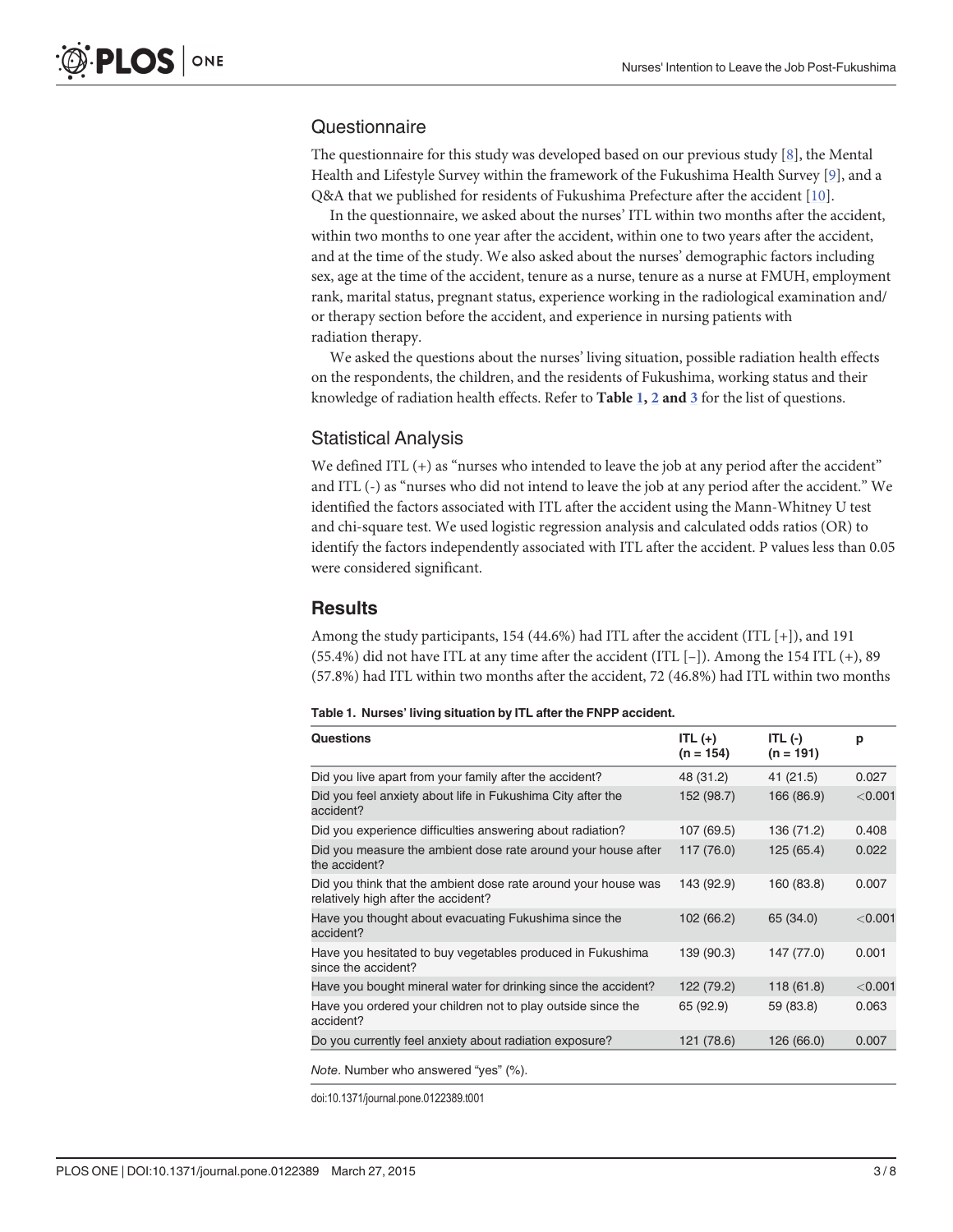#### [Table 2.](#page-2-0) Nurses' working environment by ITL after the FNPP accident.

ONE

| Questions                                                                                         | ITL $(+)$ (n = 154) | ITL $(-)$ (n = 191) | D       |
|---------------------------------------------------------------------------------------------------|---------------------|---------------------|---------|
| Did you feel that your workload increased after the accident?                                     | 78 (50.6)           | 70 (36.6)           | 0.006   |
| Did you feel anxiety about your relationships with colleagues in the hospital after the accident? | 34(22.1)            | 14(7.3)             | < 0.001 |
| Did you feel anxiety about your relationships with patients in the hospital after the accident?   | 23(14.9)            | 15(7.9)             | 0.028   |
|                                                                                                   |                     |                     |         |

Note. Number who answered "yes" (%).

doi:10.1371/journal.pone.0122389.t002

<span id="page-3-0"></span>**PLOS I** 

to one year after the accident, 57 (37%) had ITL within one to two years after the accident, and 63 (41%) had ITL at the time of the study.

[Table 4](#page-4-0) shows that when compared with ITL  $(-)$ , ITL  $(+)$  were significantly younger  $(32.2\pm6.9$ vs. 35.7 $\pm$ 8.6 years old, p<0.001) and had significantly shorter tenure as a nurse (9.9 $\pm$ 6.8 vs. 13.5 plusmn;8.6 years, p<0.001) and as a nurse at FMUH (8.0±6.3 vs. 11.2±8.2 years, p<0.001). In addition, the percentage of general nurses was significantly higher among ITL (+) than ITL (-) (96.1% vs. 88.0%,  $p = 0.005$ ). The percentage of nurses who experienced nursing the patients with radiation therapy was significantly lower among ITL  $(+)$  than ITL  $(-)$  (58.4% vs. 73.3%,  $p = 0.003$ ).

A significantly higher percentage of ITL (+) nurses than ITL (-) nurses were living with preschoolers (26.6% vs. 14.1%,  $p = 0.003$ ), with preschoolers and elementary school students  $(39.6\% \text{ vs. } 29.3\%, \text{ p} = 0.03)$ , and with preschoolers, elementary school students, and junior high school students  $(42.2\% \text{ vs. } 33.0\% , p = 0.05)$ . The following percentages were also significantly higher among ITL (+) than ITL (-): those who lived apart from their family after the accident  $(31.2\% \text{ vs. } 21.5\%, \text{ p} = 0.027)$ , those who felt anxiety about life in Fukushima City after the accident (98.7% vs. 86.9%,  $p<0.001$ ), those who measured the ambient dose rate around their house after the accident (76.0% vs. 65.4%,  $p = 0.022$ ), those who thought the ambient dose rate around their house was relatively high after the accident (92.9% vs.  $83.8\%$ ,  $p = 0.007$ ), those who considered evacuating Fukushima after the accident (66.2% vs.  $34.0\%$ , p $\lt$ 0.001), those who hesitated to buy vegetables produced in Fukushima after the accident (90.3% vs. 77.0%,

|           |  |  | Table 3. Nurses' knowledge about radiation health effects before the accident by ITL after the FNPP |  |
|-----------|--|--|-----------------------------------------------------------------------------------------------------|--|
| accident. |  |  |                                                                                                     |  |

| <b>Questions</b>                                                                              | $ITL (+)$<br>$(n = 154)$ | ITL $(-)$<br>$(n = 191)$ | р     |
|-----------------------------------------------------------------------------------------------|--------------------------|--------------------------|-------|
| Have you attended the lecture on radiation health effects?                                    | 42 (27.3)                | 60 (31.4)                | 0.236 |
| Did you know the differences between radiation, radioactivity, and<br>radioactive substances? | 47 (30.5)                | 70 (36.6)                | 0.140 |
| Did you know about half decay of radioactive substances?                                      | 77 (50.0)                | 112 (58.6)               | 0.068 |
| Did you know about natural background radiation?                                              | 110 (71.4)               | 145 (75.9)               | 0.206 |
| Did you know about the annual dose limit for the general public?                              | 20(13.0)                 | 22(11.5)                 | 0.400 |
| Did you know about the annual dose limit for occupational<br>exposure?                        | 28(18.2)                 | 33(17.3)                 | 0.468 |
| Did you know about the three principles of radiation protection?                              | 85 (55.2)                | 104 (54.5)               | 0.488 |
| Did you know about external radiation exposure?                                               | 71 (46.1)                | 96(50.3)                 | 0.255 |
| Did you know about internal radiation exposure?                                               | 58 (37.7)                | 80 (41.9)                | 0.247 |
| Did you know about deterministic effects?                                                     | 16(10.4)                 | 27(14.1)                 | 0.189 |
| Did you know about stochastic effects?                                                        | 14(9.1)                  | 28 (14.7)                | 0.079 |

Note. Number who answered "yes" (%).

doi:10.1371/journal.pone.0122389.t003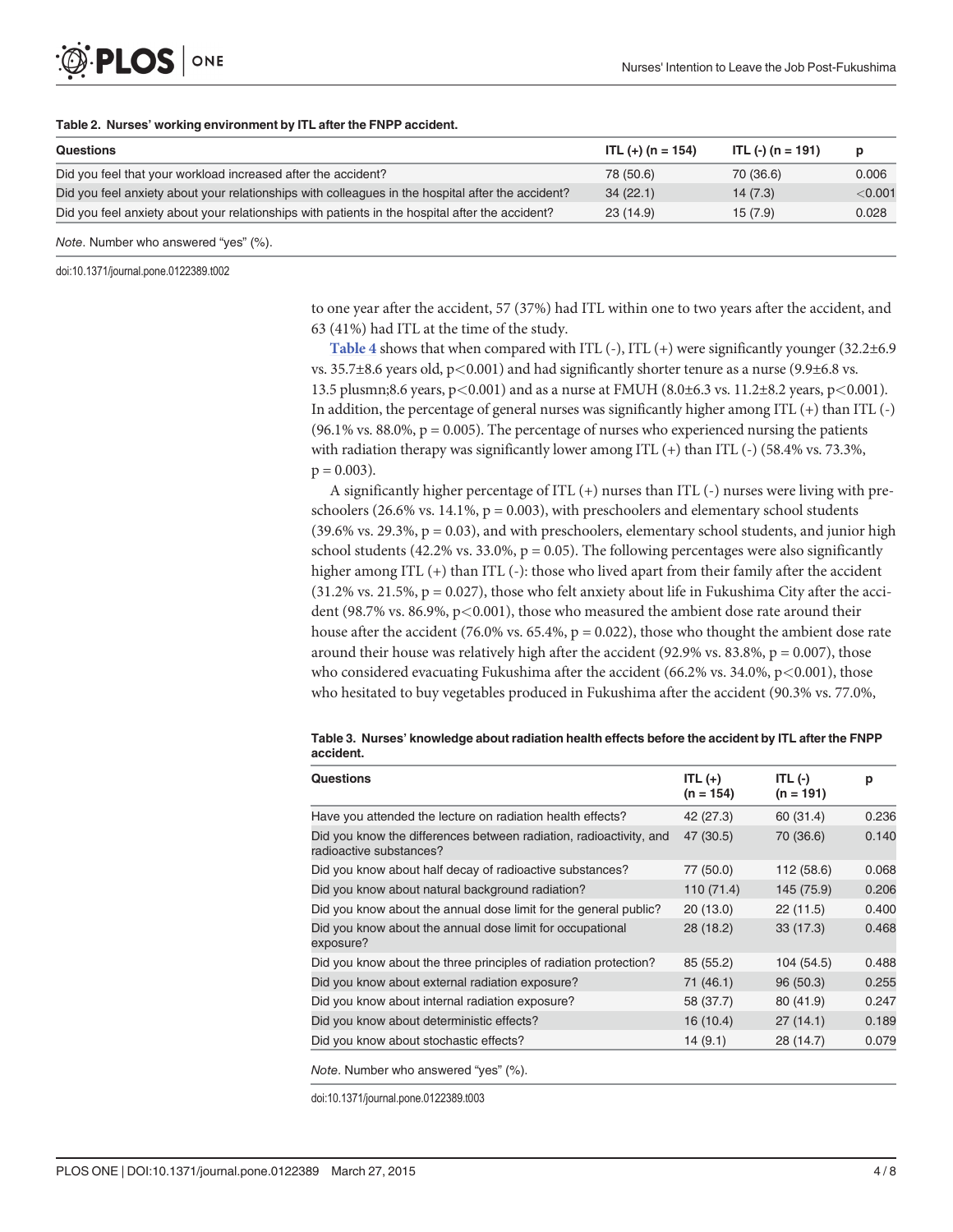|                                                                         | ITL $(+)$<br>$(n = 154)$ | ITL $(-)$<br>$(n = 191)$ | р       |
|-------------------------------------------------------------------------|--------------------------|--------------------------|---------|
| Age, $M\pm SD$ (years)                                                  | $32.2 \pm 6.9$           | $35.7\pm8.6$             | < 0.001 |
| Tenure as a nurse, M±SD (years)                                         | $9.9 \pm 6.8$            | $13.5 \pm 8.6$           | < 0.001 |
| Tenure as a nurse at FMUH, M±SD (years)                                 | $8.0 \pm 6.3$            | $11.2 \pm 8.2$           | < 0.001 |
| Female, n (%)                                                           | 142 (92.2)               | 186 (97.4)               | 0.025   |
| Rank (general nurse), n (%)                                             | 148 (96.1)               | 168 (88.0)               | 0.005   |
| Experience in nursing the patients with radiation therapy, n<br>$(\% )$ | 90(58.4)                 | 140 (73.3)               | 0.003   |
| Pregnant, n (%)                                                         | 19 (13.4)                | 8(4.3)                   | 0.003   |
| Married, n (%)                                                          | 76 (49.4)                | 186 (97.4)               | 0.025   |

<span id="page-4-0"></span>

| Table 4. Nurses' demographic factors by ITL after the FNPP accident. |  |  |  |  |
|----------------------------------------------------------------------|--|--|--|--|
|----------------------------------------------------------------------|--|--|--|--|

doi:10.1371/journal.pone.0122389.t004

p = 0.001), and those who felt anxiety about radiation exposure at the time of the study (78.6% vs. 66.0%,  $p = 0.007$ ) ([Table 1](#page-2-0)).

Regarding the working environment after the accident, ITL (+) had significantly higher percentages than ITL (-) in terms of those who felt that their workload increased after the accident  $(50.6\% \text{ vs. } 36.6\%, \text{ p} = 0.006)$ , those who felt anxiety about their relationships with colleagues in the hospital after the accident (22.1% vs. 7.3%,  $p$ <0.001), and those who felt anxiety about their relationships with patients in the hospital after the accident (14.9% vs. 7.9%,  $p = 0.028$ ) ([Table 2](#page-3-0)). The percentage who had knowledge on radiation health effects was relatively low for both groups, with no significant differences between the groups ([Table 3](#page-3-0)).

Logistic regression analysis revealed that living with preschoolers (OR = 1.87, 95%CI: 1.02– 3.44,  $p = 0.042$ ), anxiety about life in Fukushima City after the accident (OR = 5.55, 95%CI: 1.18–26.13,  $p = 0.030$ ), consideration of evacuation from Fukushima after the accident  $(OR = 2.42, 95\% CI: 1.45-4.06, p = 0.001)$ , consideration of the possible radiation health effects in children (OR = 1.90, 95%CI: 1.02–3.54,  $p = 0.042$ ), and anxiety about relationships with colleagues in the hospital after the accident (OR = 3.23, 95%CI: 1.57–6.64,  $p = 0.001$ ) were independently associated with ITL after the accident (Table 5).

Table 5. Logistic regression analysis for ITL.

| <b>Variables</b>                                                                  | Unit | <b>OR</b> | 95% CI            | р     |
|-----------------------------------------------------------------------------------|------|-----------|-------------------|-------|
| Experience in nursing the patients with radiation therapy                         | Y/N  | 0.69      | $0.41 - 1.15$     | 0.149 |
| Living with preschoolers                                                          | Y/N  | 1.87      | $1.02 - 3.44$     | 0.042 |
| Anxiety about life in Fukushima City after the accident                           | Y/N  | 5.55      | $1.18 -$<br>26.13 | 0.030 |
| Relatively high ambient dose rate around the house                                | Y/N  | 0.82      | $0.33 - 2.02$     | 0.668 |
| Consideration of evacuation from Fukushima                                        | Y/N  | 2.42      | $1.45 - 4.06$     | 0.001 |
| Consideration of the possible radiation health effects in children                | Y/N  | 1.90      | $1.02 - 3.54$     | 0.042 |
| Increased workload after the accident                                             | Y/N  | 1.59      | $0.98 - 2.57$     | 0.061 |
| Anxiety about relationships with colleagues in the hospital after the<br>accident | Y/N  | 3.23      | $1.57 - 6.64$     | 0.001 |

 $Note. OR = odds ratio, CI = confidence interval.$ 

doi:10.1371/journal.pone.0122389.t005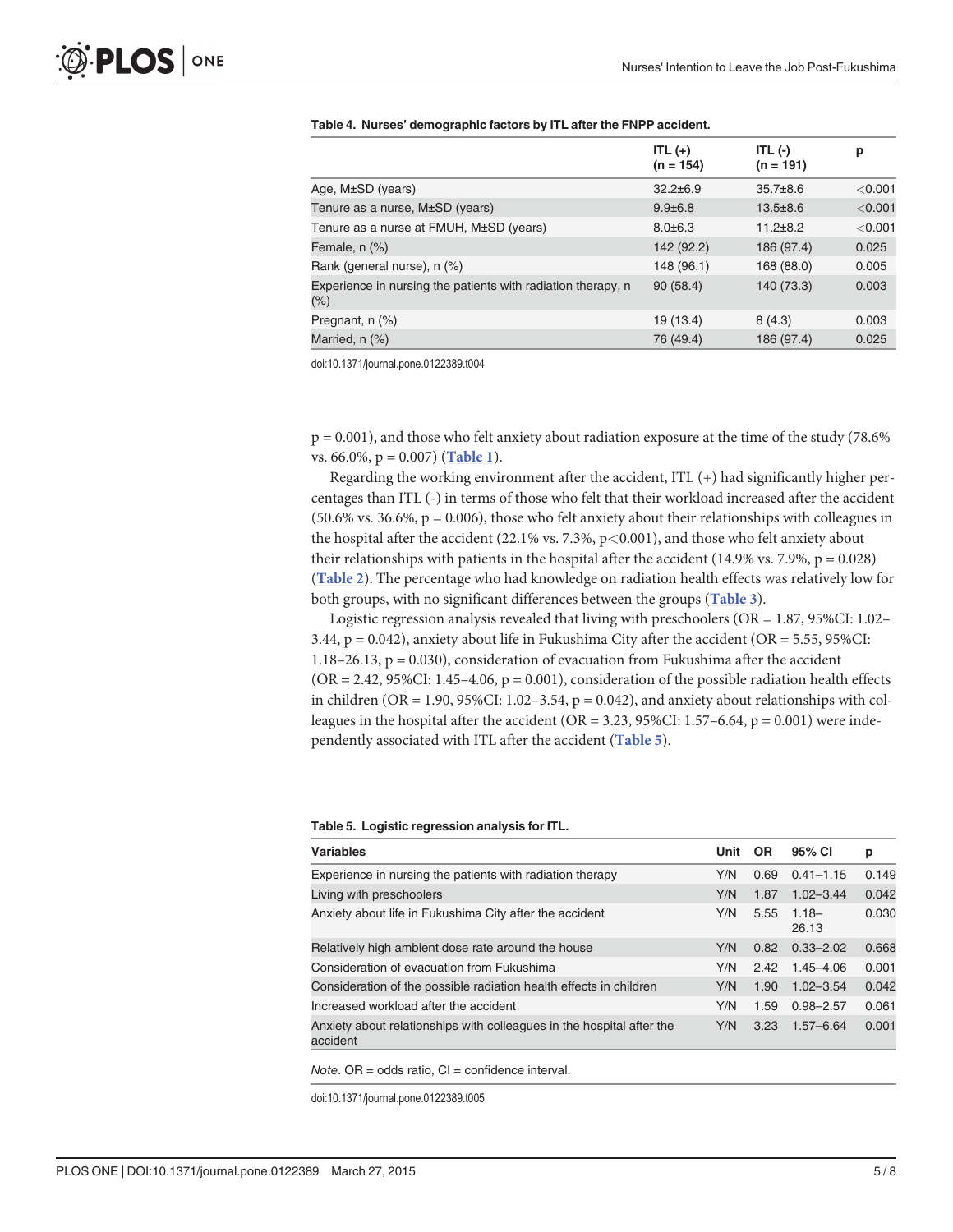## <span id="page-5-0"></span>**Discussion**

We found that several demographic factors including age and tenure as a nurse were associated with nurses' ITL after the FNPP accident. Logistic regression analysis showed that tenure as a nurse was independently associated with ITL. Several studies have indicated that demographic factors such as being male, being single, and working the night shift are highly associated with ITL  $[11-17]$  $[11-17]$  $[11-17]$  and that nurses' ITL decrease as education level increases  $[18]$  $[18]$  $[18]$ . We found that younger age and shorter tenure were significantly associated with ITL. Several studies have shown that nurses who had worked for less than five years at their place of employment were less likely to stay than those who had worked there longer [\[16,](#page-7-0) [17,](#page-7-0) [19\]](#page-7-0). However, Liou and Cheng reported that nurses over 35 years old and with more than 10 years of experience at their current hospital had greater ITL than other groups, whereas nurses under 25 years old and with less than one year of experience at their current hospital had less ITL [[15\]](#page-7-0). Such inconsistent results may be due to the influence of other demographic factors. Thus, further studies are needed to clarify the effects of demographic factors on ITL.

We also found that factors related to the working environment, such as increased workload and anxiety about one's relationships with colleagues and with patients, were associated with nurses' ITL after the FNPP accident. Logistic regression analysis showed that the nurses' anxiety about their relationships with colleagues in the hospital after the accident was independently associated with ITL. AbuAlRub et al. reported that nurses who perceived themselves as having more social support from supervisors and co-workers reported a higher level of intent to stay in both public and private hospitals [[20](#page-7-0)]. Studies have also shown that good communication with peers is positively associated with the intention to stay in a job  $[11, 13]$  $[11, 13]$  $[11, 13]$  $[11, 13]$ . Our results suggest that even during radiation emergencies, factors related to the working environment, including good relationships with colleagues, are important factors in nurses' ITL. Nevertheless, the numbers of nurses who felt anxiety about their relationships with patients in the hospital after the accident were relatively small in both groups. Further studies are needed to clarify the contribution of the working environment to ITL during radiation emergencies.

In the present study, many factors related to the living situation were associated with ITL. These factors include a relatively high ambient dose rate, consideration of evacuation, and anxiety regarding external and internal radiation exposure, especially among children. Logistic regression analysis showed that anxiety about life in Fukushima after the accident and consideration of evacuation from Fukushima after the accident were independently associated with ITL. Note, however, that the percentage of nurses who had knowledge on radiation health effects was relatively low in both groups, with no significant differences between the groups. For example, only 12.5% of nurses knew about "deterministic effects," and only 12.2% knew about "stochastic effects." These findings suggest that anxiety related to the living situation, particularly regarding radiation exposure, is largely due to the nurses' insufficient knowledge on radiation health effects.

The Fukushima Health Survey estimated the external radiation dose based on descriptions of self-reported behavior following the accident [\[9\]](#page-6-0). The survey covered 20.5% of two million residents of Fukushima Prefecture; among these residents, the external effective dose between March 12 and July 11, 2011 was estimated at less than 1 mSv in 62.0% of individuals, less than 2 mSv in 94.0%, less than 3 mSv in 99.4%, less than 4 mSv in 99.7%, and less than 5 mSv in 99.8%. Eleven individuals had doses greater than 15 mSv [\[21\]](#page-7-0). In addition, thyroid dose monitoring was conducted from March 26 to March 30, 2011, using a NaI (Tl) scintillation survey meter. A total of 1,080 children under the age of 15 were measured in Iwaki City, Kawamata Town, and Iitate Village in Fukushima Prefecture. The results showed that 55% had only background radiation levels or lower, and 99% had levels below 0.04 μSv/h, which is equal to 20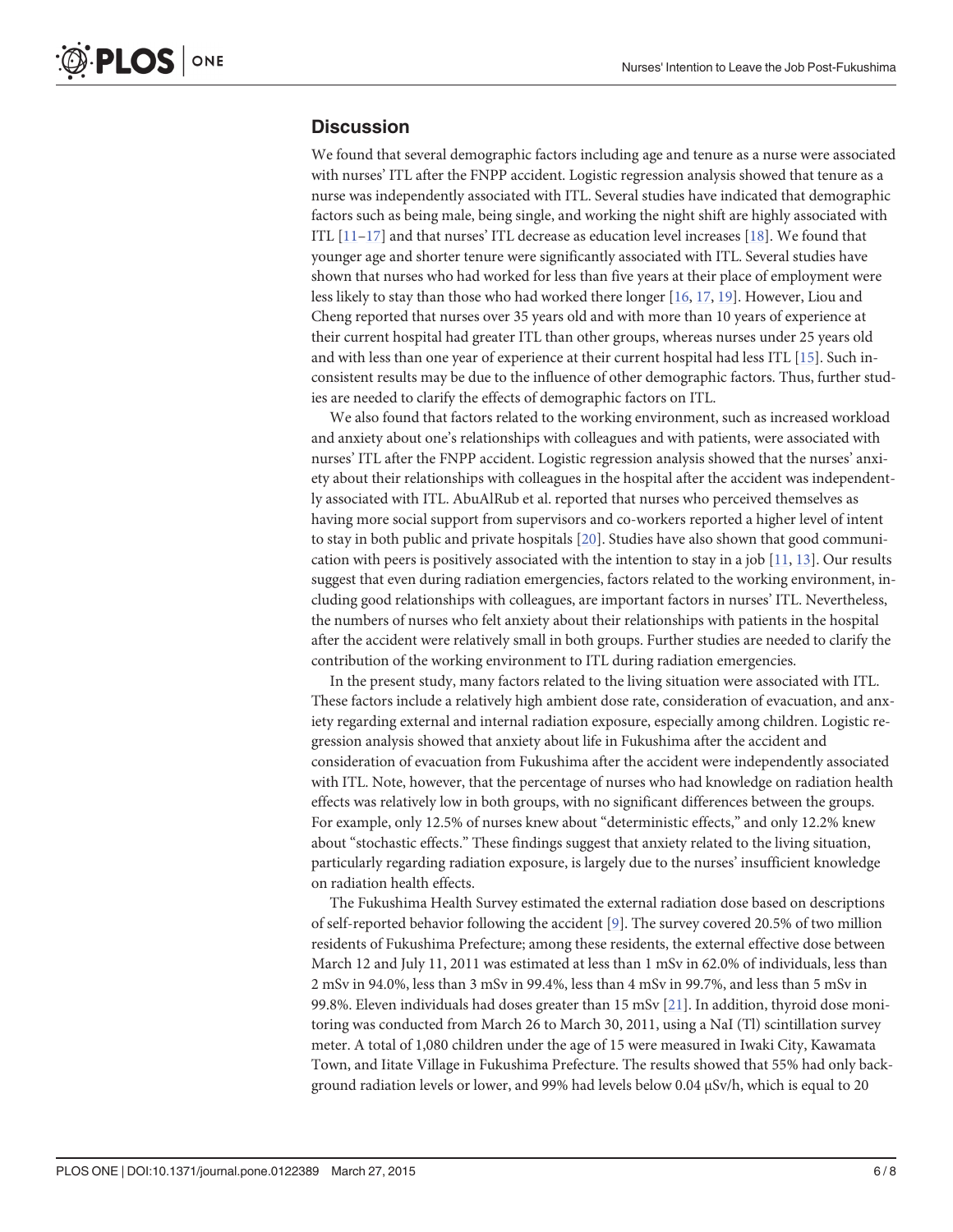<span id="page-6-0"></span>mSv of a thyroid equivalent dose [[22\]](#page-7-0). These findings suggest that external and internal doses from the FNPP accident were relatively limited in the general population.

Nevertheless, many nurses considered evacuating Fukushima after the accident; this was closely associated with their ITL after the accident. Radiation health risk communication is needed in Fukushima to avoid misunderstandings about radiation health effects. Nurses, especially public health nurses, should play a central role in this communication.

This study has several limitations. It was not a multi-institutional study, and we were unable to include nurses who had already left after the accident but prior to the study. These factors might have introduced selection bias in the choice of study participants. The relatively wide confidence intervals in the multiple regression analysis might also indicate considerable uncertainty in the results, probably due to insufficient numbers of study participants. Further studies are needed to clarify the factors associated with nurses' ITL during radiation emergencies.

In conclusion, it is important for nurses to obtain the correct knowledge about radiation health effects. Thus, an education program for nurses on radiation health effects must be established in countries that have nuclear power plants and other nuclear facilities.

#### Author Contributions

Conceived and designed the experiments: YS NH MO TK NT. Performed the experiments: YS HU TS YF YN. Analyzed the data: YS NH MO NT. Contributed reagents/materials/analysis tools: YS NT. Wrote the paper: YS NH MO TK SY NT.

#### References

- [1.](#page-1-0) Nuclear Emergency Response Headquarters of Japanese Government. Report of Japanese Government to the IAEA Ministerial Conference on Nuclear Safety. The Accident at TEPCO's Fukushima Nuclear Power Stations. Available: [http://www.iaea.org/newscenter/focus/fukushima/japan-report/.](http://www.iaea.org/newscenter/focus/fukushima/japan-report/) Accessed 23 September 2014.
- 2. Nuclear Emergency Response Headquarters of Japanese Government. Additional Report of the Japanese Government to the IAEA—The Accident at TEPCO's Fukushima Nuclear Power Stations (Second Report). Available: [http://www.iaea.org/newscenter/focus/fukushima/japan-report2/](http://www.iaea.org/newscenter/focus/fukushima/japan-report2/japanreport120911pdf) [japanreport120911pdf](http://www.iaea.org/newscenter/focus/fukushima/japan-report2/japanreport120911pdf). Accessed 23 September 2014.
- [3.](#page-1-0) United Nations Scientific Committee on the Effects of Atomic Radiation (UNSCEAR). UNSCEAR 2013 Report Volume I. Report to the General Assembly Scientific Annex A: Levels and Effects of Radiation Exposure due to the Nuclear Accident after the 2011 Great East-Japan Earthquake and Tsunami. Available: [http://www.unscear.org/docs/reports/2013/13-85418\\_Report\\_2013\\_Annex\\_A.pdf.](http://www.unscear.org/docs/reports/2013/13-85418_Report_2013_Annex_A.pdf) Accessed 23 September 2014.
- [4.](#page-1-0) Reconstruction Agency. Number of Evacuees from Iwate, Miyagi and Fukushima Prefecture (in Japanese). Available: [http://www.reconstruction.go.jp/topics/main-cat2/sub-cat2-1/20140829\\_hinansha.](http://www.reconstruction.go.jp/topics/main-cat2/sub-cat2-1/20140829_hinansha.pdf) [pdf.](http://www.reconstruction.go.jp/topics/main-cat2/sub-cat2-1/20140829_hinansha.pdf) Accessed 23 September 2014.
- [5.](#page-1-0) Nagataki S, Takamura N, Kamiya K, Akashi M. Measurements of individual radiation doses in residents living around the Fukushima Nuclear Power Plant. Rad Res. 2013; 180: 439–447.
- [6.](#page-1-0) Nagataki S, Takamura N. A review of the Fukushima nuclear reactor accident: radiation effects on the thyroid and strategies for prevention. Curr Opin Endocrinol Diabetes Obes. 2014; 21: 384–393. doi: [10.](http://dx.doi.org/10.1097/MED.0000000000000098) [1097/MED.0000000000000098](http://dx.doi.org/10.1097/MED.0000000000000098) PMID: [25122492](http://www.ncbi.nlm.nih.gov/pubmed/25122492)
- [7.](#page-1-0) Ohno K, Kaori T. Effective education in radiation safety for nurses. Radiat Prot Dosimetry. 2011; 147: 343–345. doi: [10.1093/rpd/ncr342](http://dx.doi.org/10.1093/rpd/ncr342) PMID: [22039294](http://www.ncbi.nlm.nih.gov/pubmed/22039294)
- [8.](#page-2-0) Orita M, Hayashida N, Urata H, Shinkawa T, Endo Y, Takamura N. Determinants for the return to hometowns after the accident at Fukushima Dai-ichi Nuclear Power Plant: a case study for the village of Kawauchi. Radiat Prot Dosimetry. 2013; 156: 383–385. doi: [10.1093/rpd/nct082](http://dx.doi.org/10.1093/rpd/nct082) PMID: [23547241](http://www.ncbi.nlm.nih.gov/pubmed/23547241)
- [9.](#page-2-0) Yasumura S, Hosoya M, Yamashita S, Kamiya K, Abe M, Akashi M, et al. Study protocol for the Fukushima Health Management Survey. J Epidemiol. 2012; 22: 375–383. PMID: [22955043](http://www.ncbi.nlm.nih.gov/pubmed/22955043)
- [10.](#page-2-0) Fukushima International Association. Information on Radiation and Radioactive Materials Q&A. Available: [http://www.worldvillage.org/english/fia/english\\_life/shinsai/fl2\\_130509.html](http://www.worldvillage.org/english/fia/english_life/shinsai/fl2_130509.html). Accessed 23 September 2014.